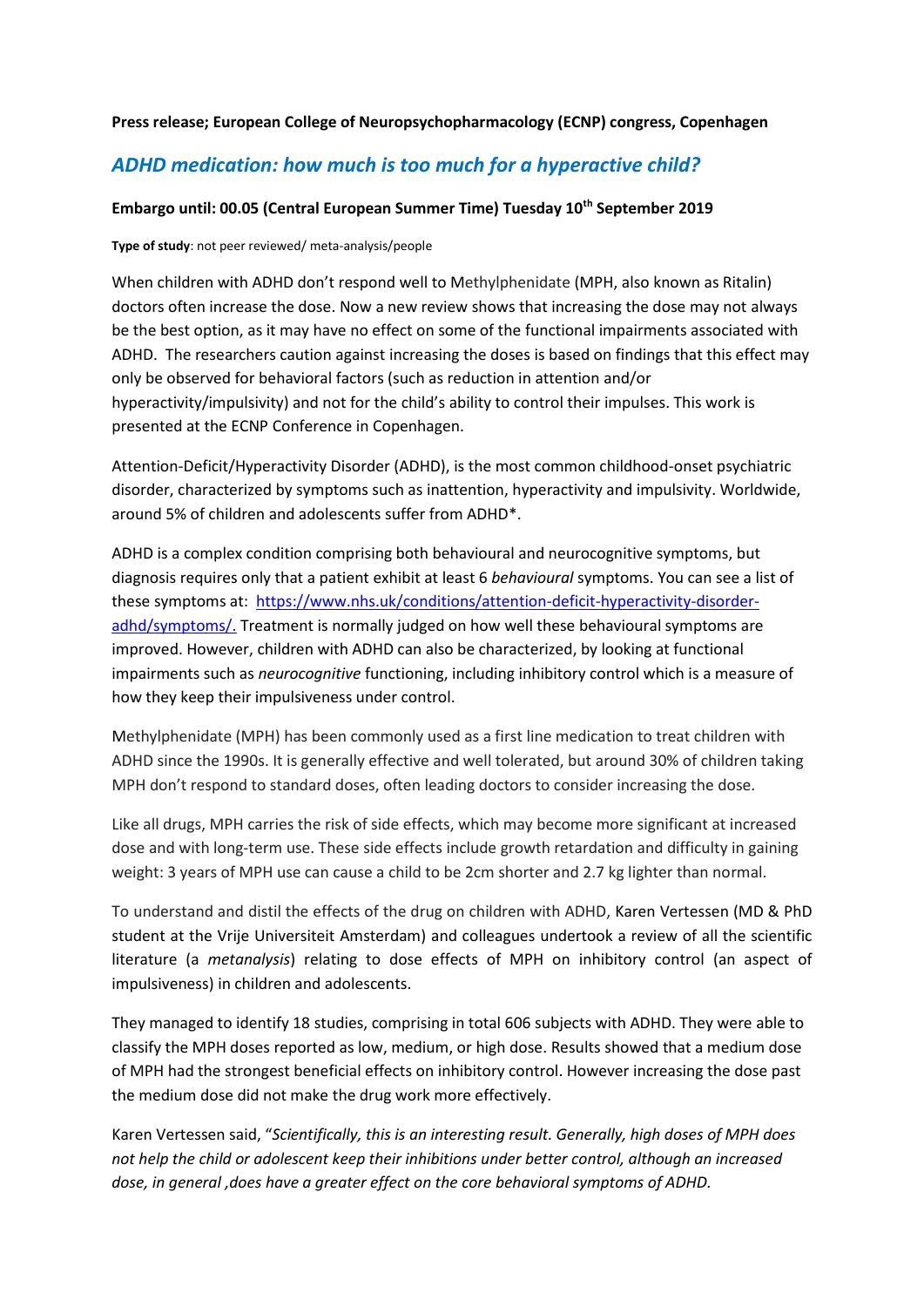*Even though inhibitory control is just one aspect of impulsivity, we suggest that medically we need to be cautious about just increasing the dose when a child does not instantly respond to the drugs. Children are more vulnerable than adults in these cases, especially since they will be just beginning to receive treatment, and so many treatment variables will still need to be established. If clinicians decide to start therapy with MPH, they need to keep a close eye on the patient and objectively evaluate every dose, to make sure that the higher dose is actually having an effect. Current ADHD evaluation only uses behavioral outcomes, whereas we suggest adding neurocognitive outcomes to this evaluation, given that these outcomes are important for, among others, academic functioning. In other words, checking for whether or not MPH is dealing with inhibitory control might allow us to see if increasing the dose makes sense. To see to what extent these findings might have a clinical impact we are currently investigating the other most relevant neurocognitive factors related to ADHD".* 

Commenting, Dr Kerstin von Plessen (Centre Hospitalier Universitaire Vaudois, Lausanne) said:

*"This is an elegant and highly relevant study, which sheds light on an interesting phenomenon which has not received sufficient attention up to now. However the study does not address the question why some children receive this higher dosage. This is probably due to the lower dose having a lesser effect. This means that the findings agree with the clinical reality telling us that children, who do not respond sufficiently to the regular dosages of MPH, require a second more comprehensive diagnostic examination before increasing the medication. In addition, not all children respond to MPH, and so other treatment options should also be explored. The conclusion of the study, that we should add neurocognitive tests to the evaluation, may be a highly useful option to further identify academic capacity and behaviour, but should not be a substitute for the clinical evaluation of impulsivity (inhibitory control) during any change of medication*."

This is an independent comment: Dr von Plessen was not involved in this work.

\* Polanczyk G , de Lima MS , Horta BL , et al: The worldwide prevalence of ADHD: a systematic review and metaregression analysis. Am J Psychiatry 164(6):942–948, 2007. See also USA statistics, Centre for Disease Control, <https://www.cdc.gov/ncbddd/adhd/data.html>

\*\*Se[e https://www.ncbi.nlm.nih.gov/pubmed/21970086](https://www.ncbi.nlm.nih.gov/pubmed/21970086)

**ENDS**

## **Notes for Editors**

## **European College of Neuropsychopharmacology (ECNP)**

The ECNP is an independent scientific association dedicated to the science and treatment of disorders of the brain. It is the largest non-institutional supporter of applied and translational neuroscience research and education in Europe. Website[: www.ecnp.eu](http://www.ecnp.eu/)

The 31st annual ECNP Congress takes place from 7th to 10th September in Copenhagen. It is Europe's premier scientific meeting for disease-oriented brain research, annually attracting up to 6,000 neuroscientists, psychiatrists, neurologists and psychologists from around the world. Congress website: <https://2019.ecnp.eu/>

ADHD - Disorder;Genetic & molecular approaches - Method;Anxiety - Disorder